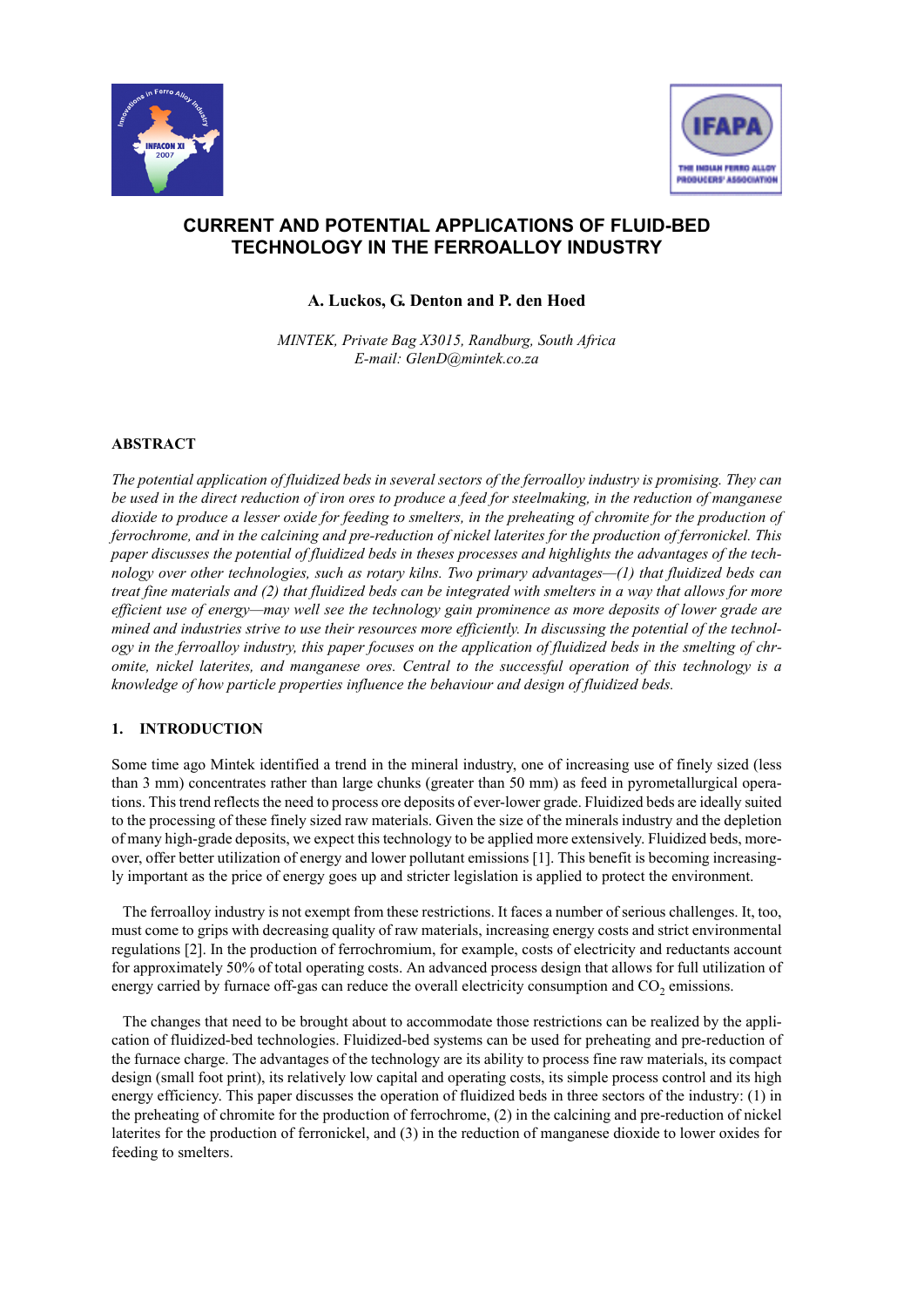## **2. PARTICLE CHARACTERIZATION AND FLOW REGIMES**

The British scientist Derek Geldart developed a classification that relates the general behaviour of fluidized beds to particle size and the difference between particle and gas densities (see Figure 1) [3, 4]. It classifies particles into four groups, labelled C, A, B, and D (in order of increasing particle size). Group C particles are cohesive, because the interparticle forces are larger than the gravitational forces acting on the particles. Group C particles clump together and the bed does not fluidize well. The interparticle forces of Group A particles are not as large as the gravitational forces, and beds of these particles fluidize well. The same holds for Group B (sand-like) particles. What distinguishes the two groups, however, is the rate of defluidization: a bed of Group A particles does not defluidize immediately when the fluidizing gas is stopped suddenly. The fluidizing behaviour of Group A particles is, moreover, affected by the amount of fines (particles finer than  $44 \mu m$ ) in the bed. Beds of Group D particles behave similarly to those of Group B particles, but they can also take the form of spouted fluidized beds. For processes in the ferroalloy industry particles should, ideally, fall into the two middle categories, Group A and Group B. The hashed region in Figure 1 covers the range of particle size and density of fine raw materials in the ferrochromium, ferronickel and ferromanganese industries.



Mean particle size, d<sub>p</sub> (µm)

*Figure 1: Geldart's classification diagram (at ambient conditions) [3]*

How vigorously beds of particles from these two groups (A and B) fluidize depends on a third variable, that of the fluidizing velocity. As the fluidizing velocity is increased, so the fluidized bed passes through four regimes (see Figure 2 which shows the relationship between slip velocity [the difference between gas and particle velocities] and void fraction, *ε*). At and a little above the minimum fluidizing velocity*, umf*, the fluidized bed is described as a bubbling one. At higher gas velocities, the bed becomes turbulent. Finer particles are more readily elutriated; hence the need for cyclones in the freeboard to return these particles to the bed. Elutriation increases with increasing superficial gas velocity; along with this increase is an increase in the size of particles being elutriated. To capture the ever-increasing number and size of particles requires a change in design to an external cyclone and return leg (called a standpipe). The fluidized bed is a circulating one, and fluidization has moved into the fast-fluidized regime (see Figure 2). Solids circulate. Their concentration profile in the riser is a function of the combination of the rate of solids circulation and the superficial gas velocity.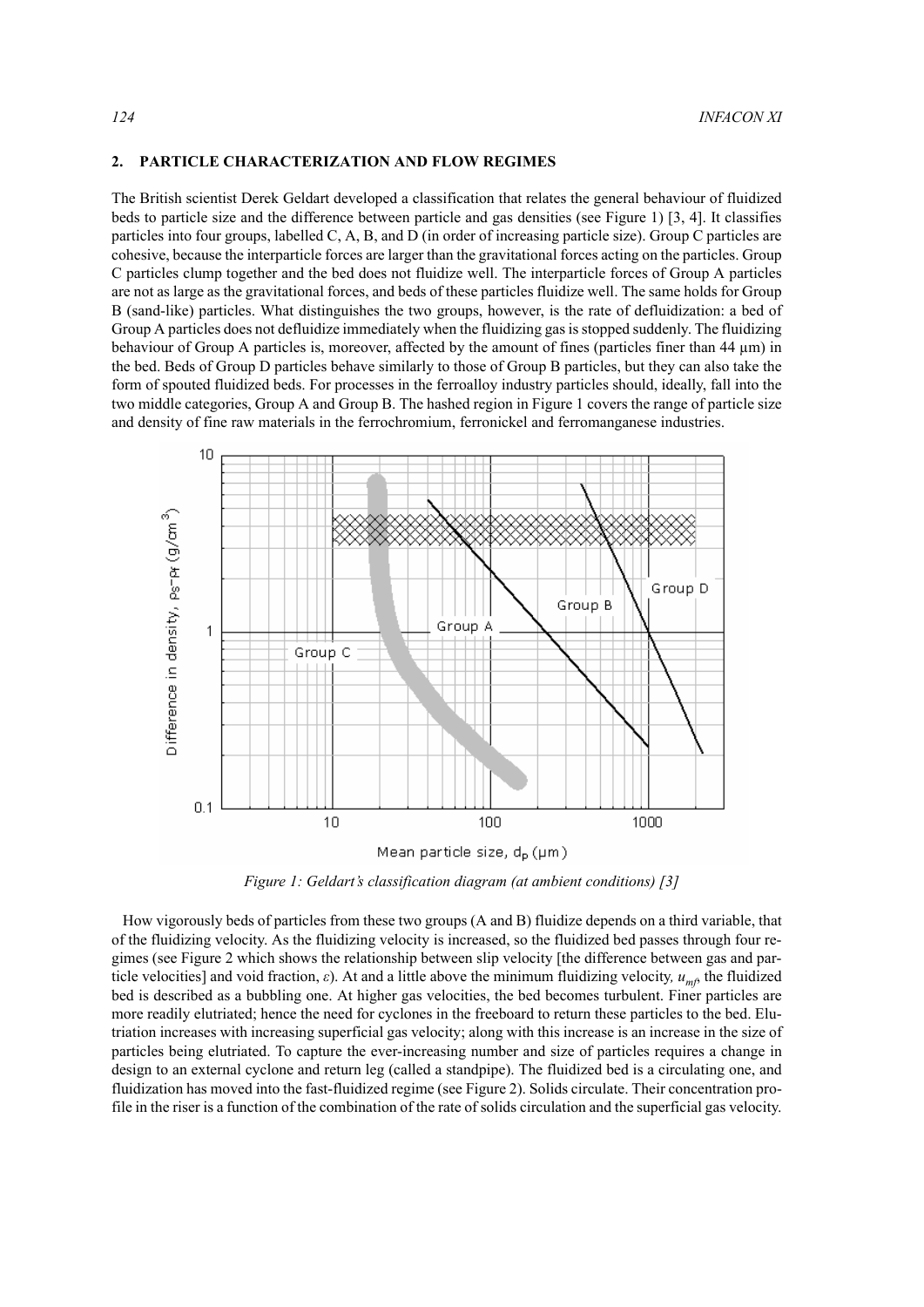

*Figure 2: Qualitative fluidization map for fine solids (after Yerushalmi & Cankurt [5])*

At higher superficial gas velocities, the slip velocity begins to drop (see Figure 2), and the system enters the pneumatic transport regime. Which regime one chooses to operate a fluidized bed will determine the design of the unit. Another variable, however, affects the ability of a bed to operate in one or other regime. That variable is the spread of particle sizes in the feed to the bed. For solids that are fine or that span a broad distribution of sizes, the fluidized bed may straddle two or more regimes of fluidization (see Figure 3). Should this happen, the bed may not be well mixed, or finer particles may be elutriated without recovery. Only the particle-size distribution denoted by "a" is comfortably accommodated in a single regime; beds of the other dis-

tributions either segregate into a fixed part or lose their fine particles to elutriation. Note that the constraints illustrated by Figure 3 are only constraints if the bed is to run in the bubbling mode. These constraints are bounded by minimum fluidizing velocity,  $u_{mfs}$  at the low end and terminal velocity,  $u_t$ , at the upper end. To operate a bed in the fast-fluidization or pneumatic-transport regimes requires only that terminal velocity of all the particles be exceeded.

The analysis of fluidization illustrated in Geldart's diagram (Figure 1) assumes a behaviour in particles that is unaffected by high-temperature processes. Particles that contain low-melting point phases may be subject to a constraint in maximum temperature. These particles cannot



*Figure 3: Regimes of fluidization*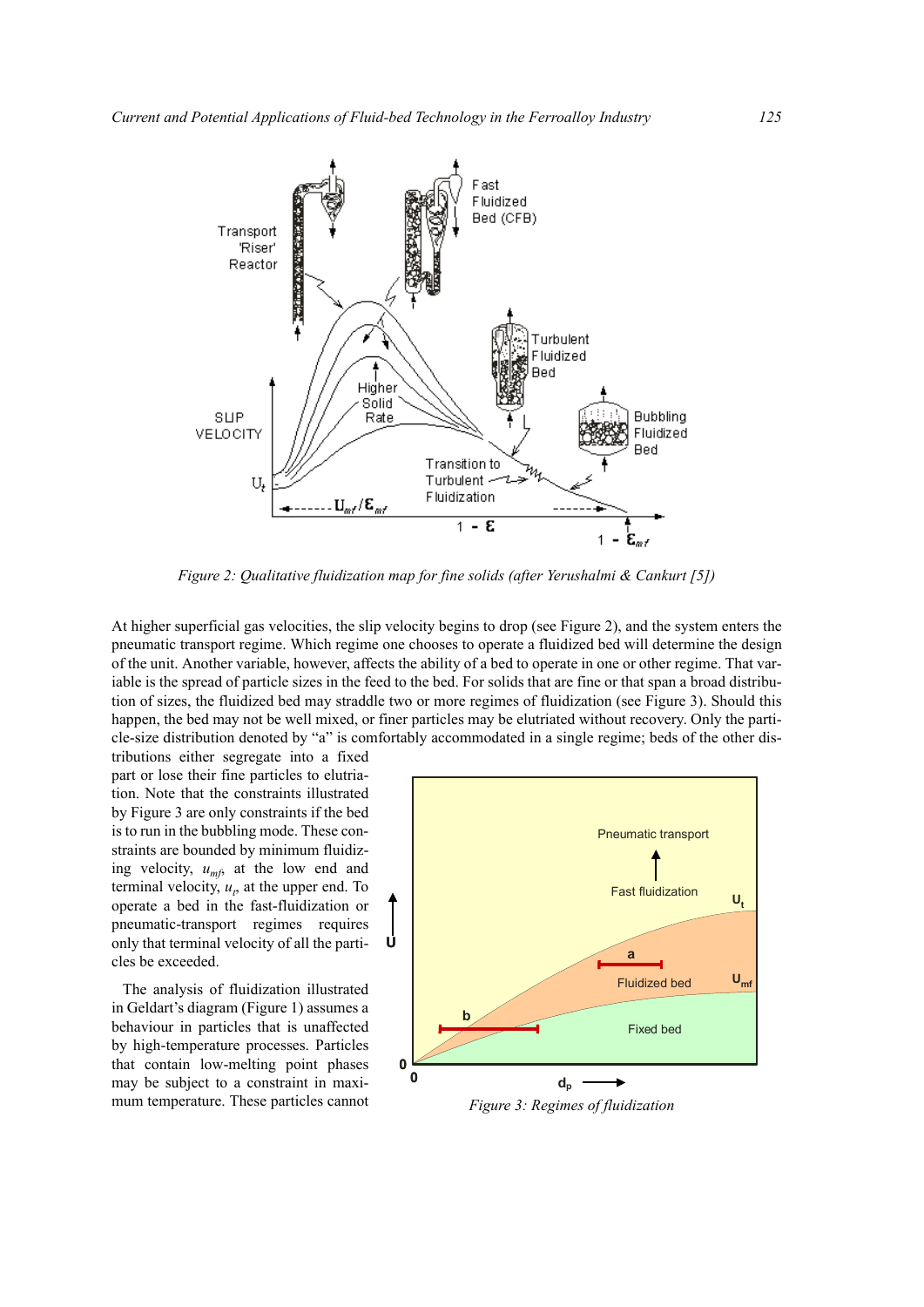be processed at temperatures exceeding this limit. Higher temperatures form liquid phases that lead to agglomeration and subsequent defluidization.

## **3. FLUIDIZED BEDS IN THE FERROALLOY INDUSTRY**

Electric-arc furnaces are central to the production of ferroalloys. Often, the raw materials or concentrates are pre-treated before they are fed to the smelter. Pre-treatment may include drying, pre-heating, pre-reduction or calcining. Submerged-arc furnaces, moreover, require the feed be lumpy; fine ores need to be pelletized, sintered or briquetted. The standard industrial unit for pre-treatment is the rotary kiln. It and its attendant difficulties have been around for many years.

These difficulties have been overcome by the application of fluidized beds in the direct reduction of iron ore. Nowadays approximately 70% of the iron ore produced is fine ore, which has to be agglomerated (pelletized or sintered with coke) prior to use in conventional iron-making processes. The direct treatment of fine ores is an attractive option in that it does away with sintering, which is a dirty process, and replaces expensive coke with cheaper reductants. Not having a sintering plant and coke ovens saves on costs and emissions. Fluidized-bed reactors, both bubbling and circulating, are being used in the direct reduction of iron ore [6–8]. The FINMET process, developed by Siemens VAI, and Circored process, developed by Lurgi, are the only industrially available and commercially operated direct reduction technologies for the production of hot briquetted iron from iron ore fines.

#### *3.1 Ferrochromium Production*

Ferrochrome production is dominated by the Outokumpu process, which involves the agglomeration of chromite fines, followed by sintering, cooling, and screening [9]. Chromite pellets, coke and fluxes are preheated to 600–700°C in a shaft kiln and charged to a closed submerged-arc furnace. Furnace off-gas is used as an energy source in the sintering plant and preheating kiln [10].

Ferrochrome can be produced by another process. This is the DC-arc furnace, which can smelt fine ores without prior agglomeration. The consumption of electrical energy, however, is higher than that of submerged-arc furnace, because of high energy losses to the furnace roof and sidewalls [2,11]. Approximately 11% more electrical energy is required to produce a unit of Cr (in alloy) in the DC-arc smelter than in a similarly rated AC smelter. This disadvantage can, however, be overcome by pre-heating the feed in a fluidized bed or flash reactor. Mintek conducted exploratory pre-heating tests in a 150-mm-ID bubbling fluidized bed in 1984 [12]. Tests were subsequently scaled-up. A 300-mm-ID preheater was constructed and installed above a 200-kVA DC-furnace. The successful, simultaneous operation of these two units demonstrated that the predicted savings in electrical energy could be achieved. More recently laboratory-scale pre-heating tests with chromite ores and coals were carried out in a fluidized-bed facility at Lurgi Metallurgie and followed by a pilot-scale test in a four-stage flash preheater at Polysius AG. These tests confirmed that chromite ores and fluxes can be thermally treated up to a gas temperature of 1150ºC without succumbing to the forces of attrition and producing fines, or forming low-melting point phases and agglomerating.

Denton et al. [13] have compared various pre-heating scenarios and found out that the best option from an economic point of view is to use furnace off-gas to pre-heat the chromite and fluxes to 1200ºC. An economic evaluation showed that the operating costs for the proposed improved DC process are similar to the operating costs of the AC furnace process. However, the capital costs of the AC operation are much higher than those of the improved DC operation, due mainly to the elimination of pelletizing and sintering steps.

According to mass and energy balance calculations, fluidized-bed preheating of the feed to the DC-arc furnace requires approximately 72% of the furnace off-gas, the calorific value of which is 12.3 MJ/m<sup>3</sup> (at STP). The remaining 28% can be sold or used to generate electricity in a gas-fired turbine-generator system.

In the process proposed by Denton et al. [13] the sensible heat of the furnace and preheater off-gases is lost in gas cleaning systems. The thermal efficiency of this process can be further improved if air and furnace offgas entering the fluidized-bed preheater are heated. A flowsheet for such a process is presented in Figure 4.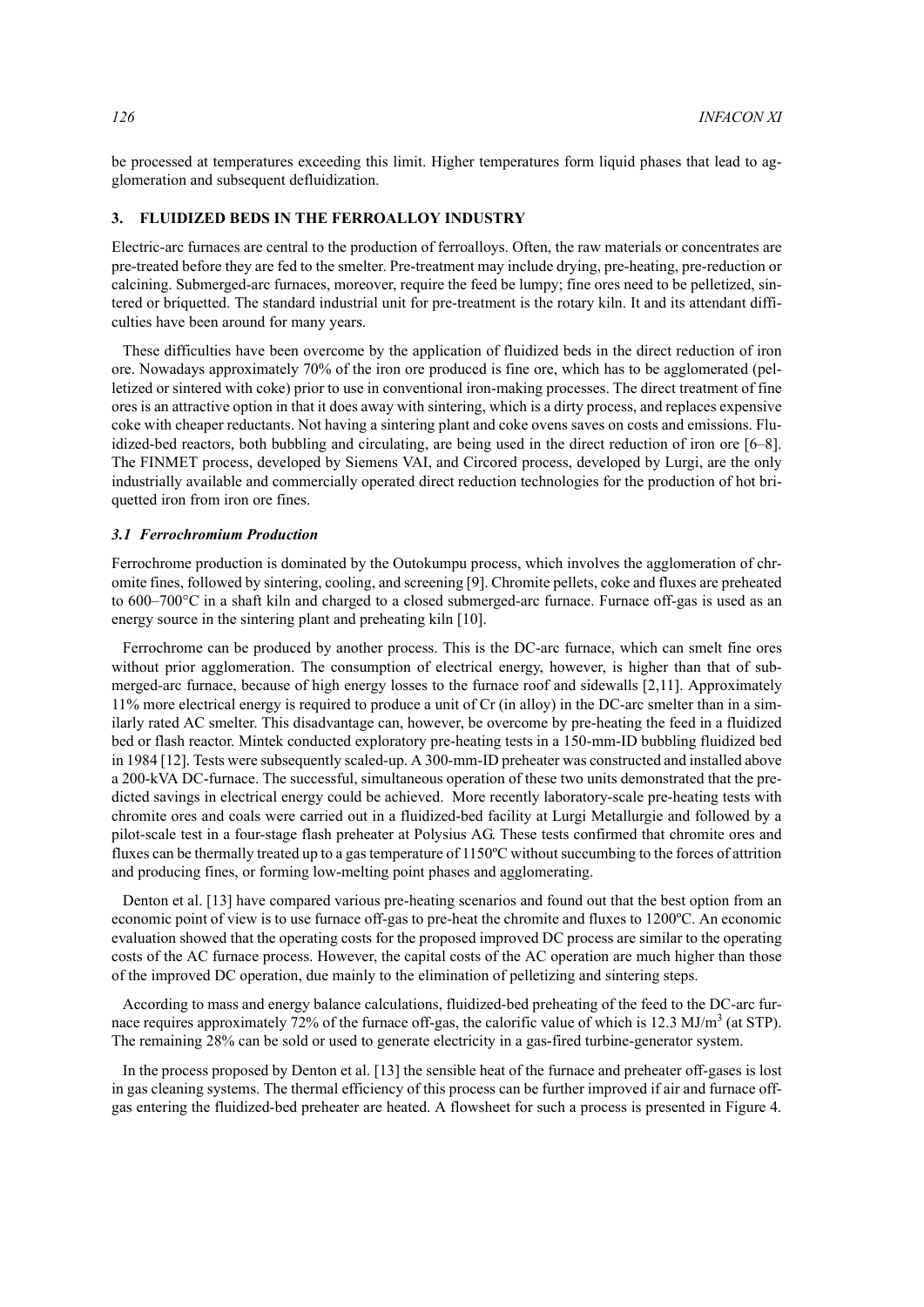

*Figure 4: Flowsheet for an improved process for chromite smelting*

Mass and energy balance calculations for this process were carried out with assumptions identical to those used in [13]. The chemical analyses and physical properties of raw materials are shown in Tables 1 and 2 respectively. The calculation results for three options – base case (all feed at 25°C), preheating with air and furnace off-gas at 25ºC, and preheating with air and furnace off-gas at 500ºC – are summarized in Table 3.

| Material                       | Chromite | Coal  | Limestone | Silica |
|--------------------------------|----------|-------|-----------|--------|
| Fixed carbon                   |          | 53.02 |           |        |
| Volatiles                      |          | 26.71 |           |        |
| Moisture                       | 0.88     | 3.54  |           |        |
| Ash                            |          | 16.73 |           |        |
| $Al_2O_3$                      | 13.80    | 5.478 | 0.45      |        |
| CaO                            | 0.46     | 0.110 | 51.56     |        |
| $Cr_2O_3$                      | 44.10    | 0.238 |           |        |
| Fe <sub>2</sub> O <sub>3</sub> | 7.08     | 1.384 |           |        |
| FeO                            | 18.01    |       |           | 0.5    |
| MgO                            | 10.40    | 0.092 | 3.28      |        |
| MnO                            | 0.24     |       |           |        |
| SiO <sub>2</sub>               | 4.23     | 8.310 | 4.2       | 99.5   |
| TiO <sub>2</sub>               | 0.80     | 0.468 |           |        |

**Table 1: Chemical analyses of raw materials, %wt.**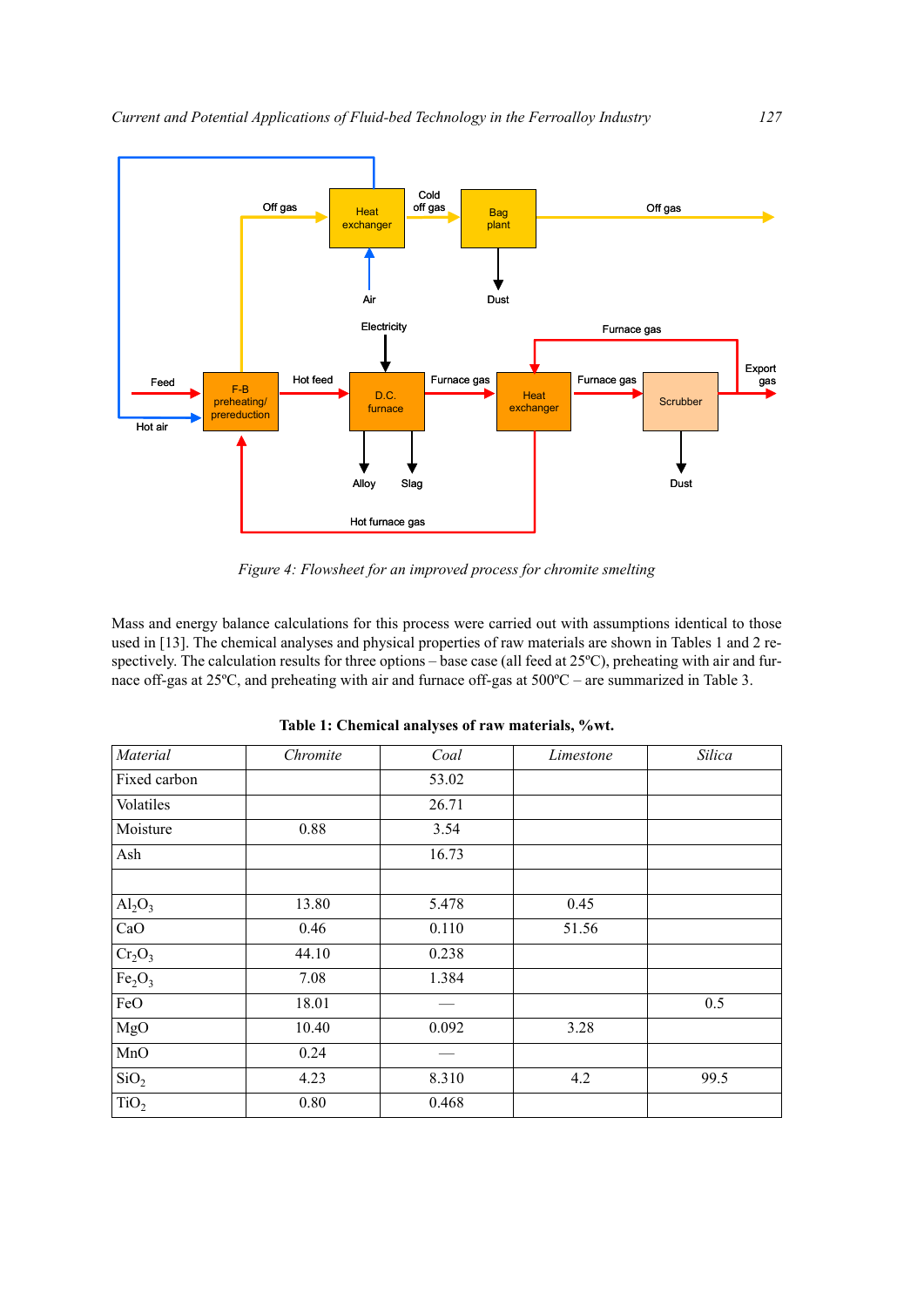| Property                           | Chromite | Limestone | Silica |
|------------------------------------|----------|-----------|--------|
| Average particle size, um          | 104      | 44        | 103    |
| Particle density, $\text{kg/m}^3$  | 4200     | 2500      | 2600   |
| Specific heat capacity, J/kg·K     | 690      | 830       | 740    |
| Thermal conductivity, W/m·K        | 1.75     | 4.82      | 13.8   |
| Minimum fluidization velocity, m/s | 0.015    | 0.002     | 0.009  |
| Terminal velocity, m/s             | 0.734    | 0.121     | 0.496  |

**Table 2: Physical properties of raw material particles**

| Parameter                   | Base case | Option 1 [13] | Option 2 |
|-----------------------------|-----------|---------------|----------|
| Furnace power, MW           | 62.4      | 47.8          | 47.8     |
| Process energy, MWh/t alloy | 3.97      | 2.87          | 2.87     |
| Limestone, kt/a             | 28.0      | 30.5          | 30.5     |
| Silica, kt/a                | 25.0      | 22.5          | 22.5     |
| Coal, kt/a                  | 99.2      | 99.2          | 99.2     |
| Furnace off-gas, kt/a       | 130.8     | 130.8         | 130.8    |
| Gas to preheater, kt/a      |           | 92.0          | 65.9     |
| Air to preheater, kt/a      |           | 223.8         | 160.3    |
| Preheater off-gas, kt/a     |           | 330.3         | 240.7    |
| Export gas, kt/a            |           | 35.6          | 61.7     |

#### **Table 3:Flowsheet summary**

In Option 2, the furnace off-gas consumption in the preheater drops to approximately 52%, and air usage drops by 28%, which results in the 27% reduction of the preheater off-gas volume. It means that a smaller and cheaper preheater can be installed, and less energy is required to pump air into it. The amount of export gas increases from 35.6 kt/a to 61.7 kt/a. If this gas were used to generate electricity in an open-cycle gas-fired turbine with a thermal efficiency of 45%, the power generated would be 9.6 MW, or 20% of power required in the DC furnace. The same amount of energy generated in a coal-fired power station with a thermal efficiency 35% would require 26 kt/a of high-quality bituminous coal with a net calorific value of 30 MJ/kg. If the fixed carbon content in this coal is 75%, the reduction in carbon emission would be 19.5 kt C/a or 71.5 kt  $CO<sub>2</sub>/a$ .

## *3.2 Ferronickel Production*

The majority of the world's nickel resources (~60%) are contained in laterite ores. Existing nickel plants treating lateritic ore have significant cost deficiencies due to low energy efficiency, material handling problems and emission control issues. In a typical ferronickel plant, rotary kilns are used for drying and pre-reduction, followed by AC furnaces for smelting [14, 15]. The main causes of high operating costs in ferronickel smelters are:

- High energy consumption due to limited use of hot gases generated in furnaces and kilns and significant losses of sensible energy in these processes
- Smelting furnace integrity (high thermal load on furnace side walls)
- Complexity of the processes associated with material-handling systems and batch operation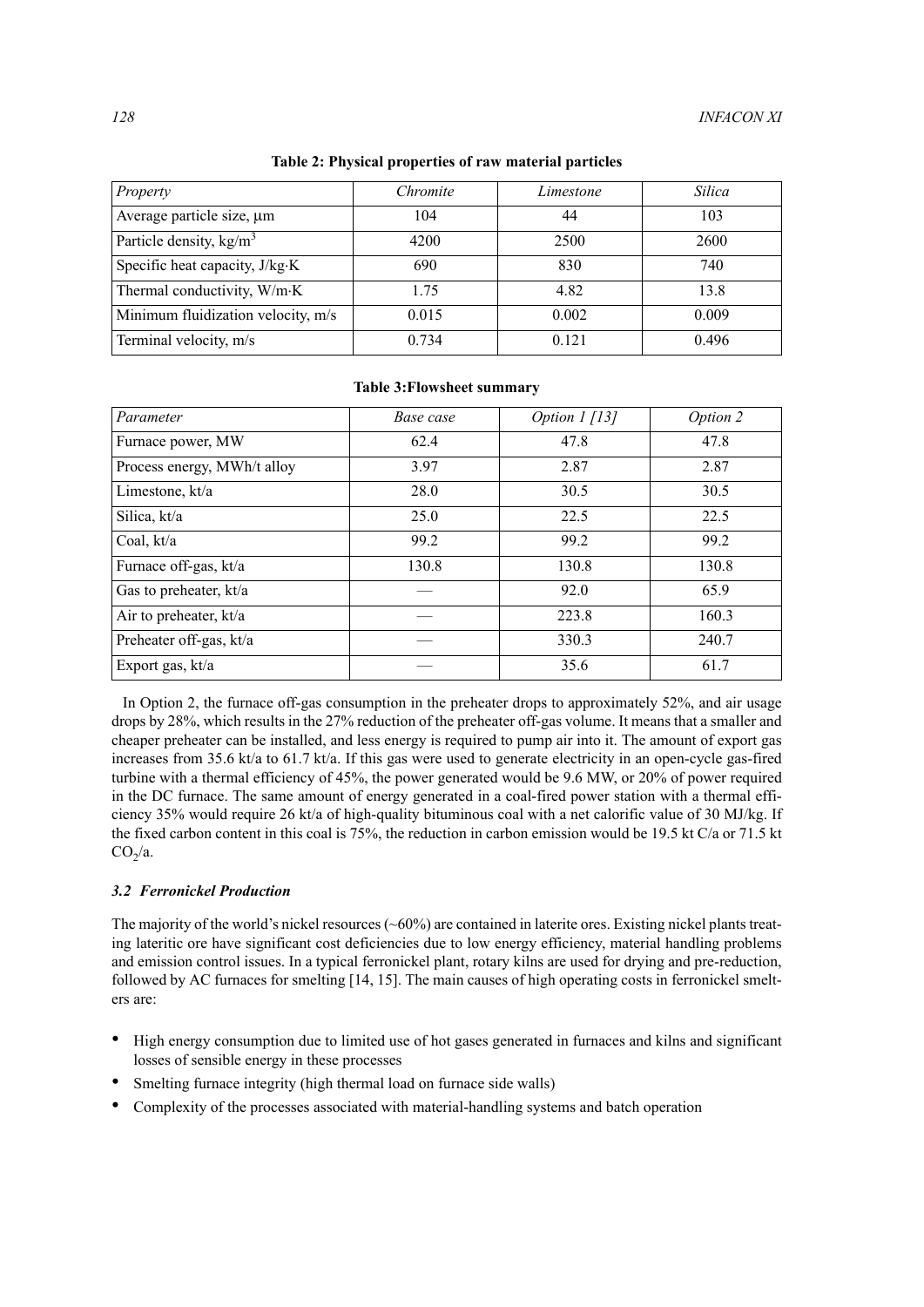To overcome the problems associated with high production costs, Falconbridge developed in the late 1990s a new technology for ferronickel production called NST (Nickel Smelting Technology) [16]. The NST process consists of four stages:

- Drying and milling
- Calcining
- Fluidized-bed in-situ pre-reduction with coal
- DC-arc furnace smelting

A simplified diagram of the calcining and pre-reduction steps is shown in Figure 5 [17]. Wet ore is milled (to –1 mm) and dried in a system that combines a hammer mill with a flash dryer; it is then stored in a dry ore silo. Dry ore is calcined in a multi-stage, counter-current flash calciner at 1000ºC. Hot gases generated by the combustion of coal are used in both the dryer and calciner. Pre-reduction of calcined ore is carried out in a



*Figure 5: Flowsheet of the Falconbridge NST process [17]*

fluidized-bed reactor in which pulverized coal is gasified at 930ºC. Partially reduced ore is hot-fed to a twinelectrode DC-arc furnace where it is smelted at 1600ºC. The furnace off-gas is combusted, cooled with dilution air, and directed to the calciner combustion chamber to recover energy.

The main advantages of the NST technology compared with the conventional process are:

- Higher thermal efficiency
- Higher availability
- No dust; no pelletization
- Compact design (smaller footprint)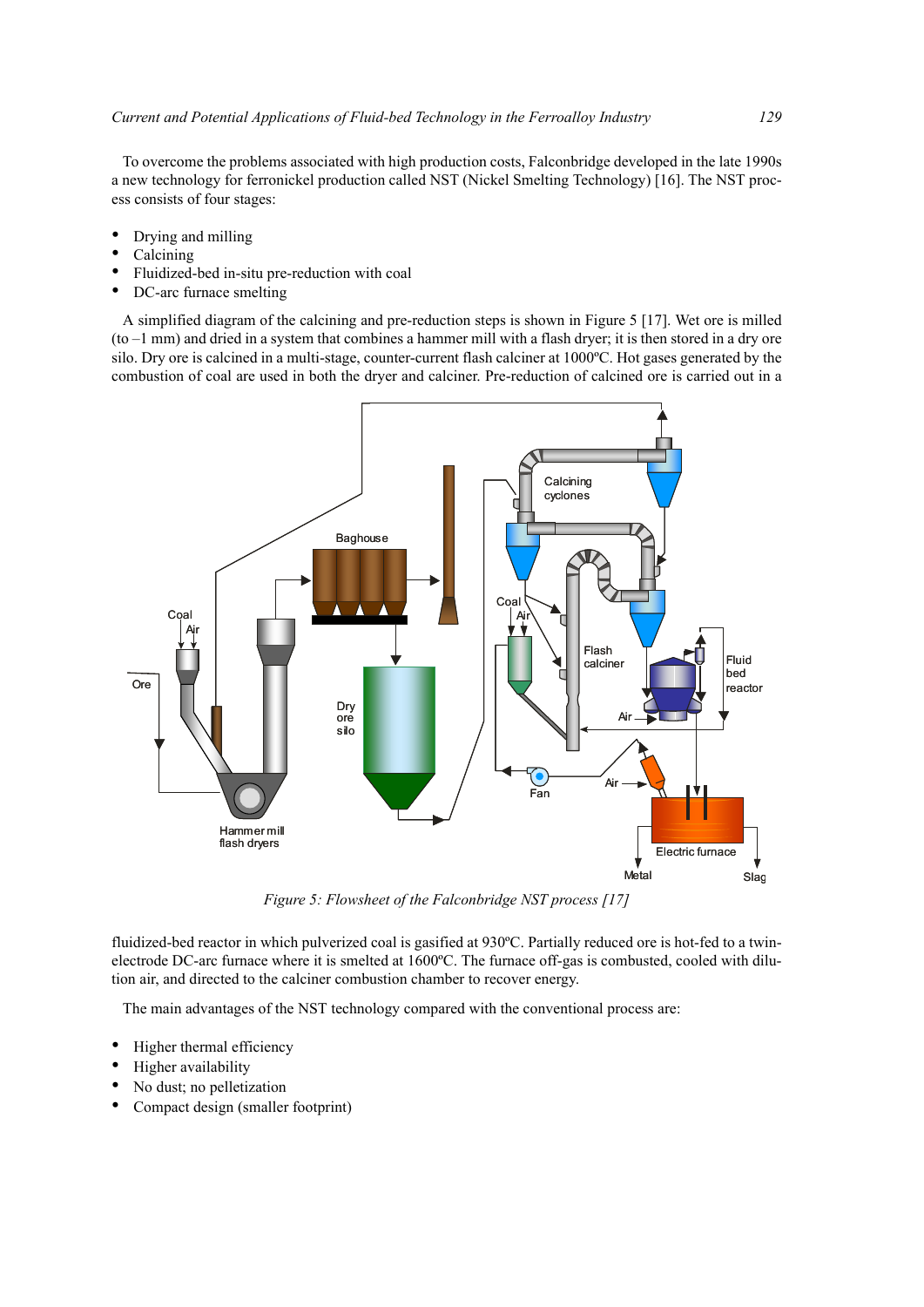- Lower capital costs
- Lower operating costs

The NST process will be used in the Koniambo ferronickel plant (New Caledonia), which is due to go into commercial operation in 2007.

Outokumpu Lurgi Metallurgie has developed a two-stage fluidized-bed process for the calcination and reduction of laterite fines with reformed natural gas [18, 19]. The schematic diagram of this process is shown in Figure 6. The laterite fines are dried and preheated in a suspension preheater. The dry material is fed into a CFB calciner where it is heated to 900–1000ºC to remove chemically bonded water. Calcining is carried out with the off-gas from the pre-reduction unit and some additional fuel. The calcined ore is transferred to a bubbling fluidized-bed reactor where it is reduced with gas produced in an auto-thermal catalytic reformer.



*Figure 6: Flowsheet of the Lurgi calcination/prereduction process [17]*

The theoretical energy requirement for drying, calcinations and reduction of a laterite ore with 35% free moisture is approximately 3200 MJ/t dry feed. If the thermal efficiency of the plant is 80%, the total energy consumption would be approximately 4000 MJ/t dry feed [19]. Smelting of pre-reduced laterite ore generates a CO-rich gas (~90 vol.% CO) at a rate of about 43  $m^3(STP)/t$  dry feed. Utilizing this gas for drying and calcining can reduce the total energy consumption in these steps by more than 12%. Alternatively, the furnace off-gas can be cleaned and burned in a gas turbine to generate electrical energy. Off-gas leaving an 80-MW DC-arc furnace smelting 140 t dry feed/h can be used to generate approximately 8 MW of electric power in a turbine-generator system with a thermal efficiency of 45%.

#### *3.3 Ferromanganese Production*

Thermodynamic considerations indicate that the reduction of  $MnO_2$  and  $Mn<sub>2</sub>O_3$  (bixbyite) to  $Mn<sub>3</sub>O_4$  (hausmannite) proceeds by thermal decomposition. The further reduction to MnO requires a reducing gas. The reduction reaction is exothermic and very fast, especially if hydrogen is present in the reducing gas.

A two-stage process for the direct production of ferromanganese from sand concentrates (48–53% Mn) has been developed by BHP [20, 21]. In the first stage,  $MnO<sub>2</sub>$  fines (average particle size 200 µm) are heated and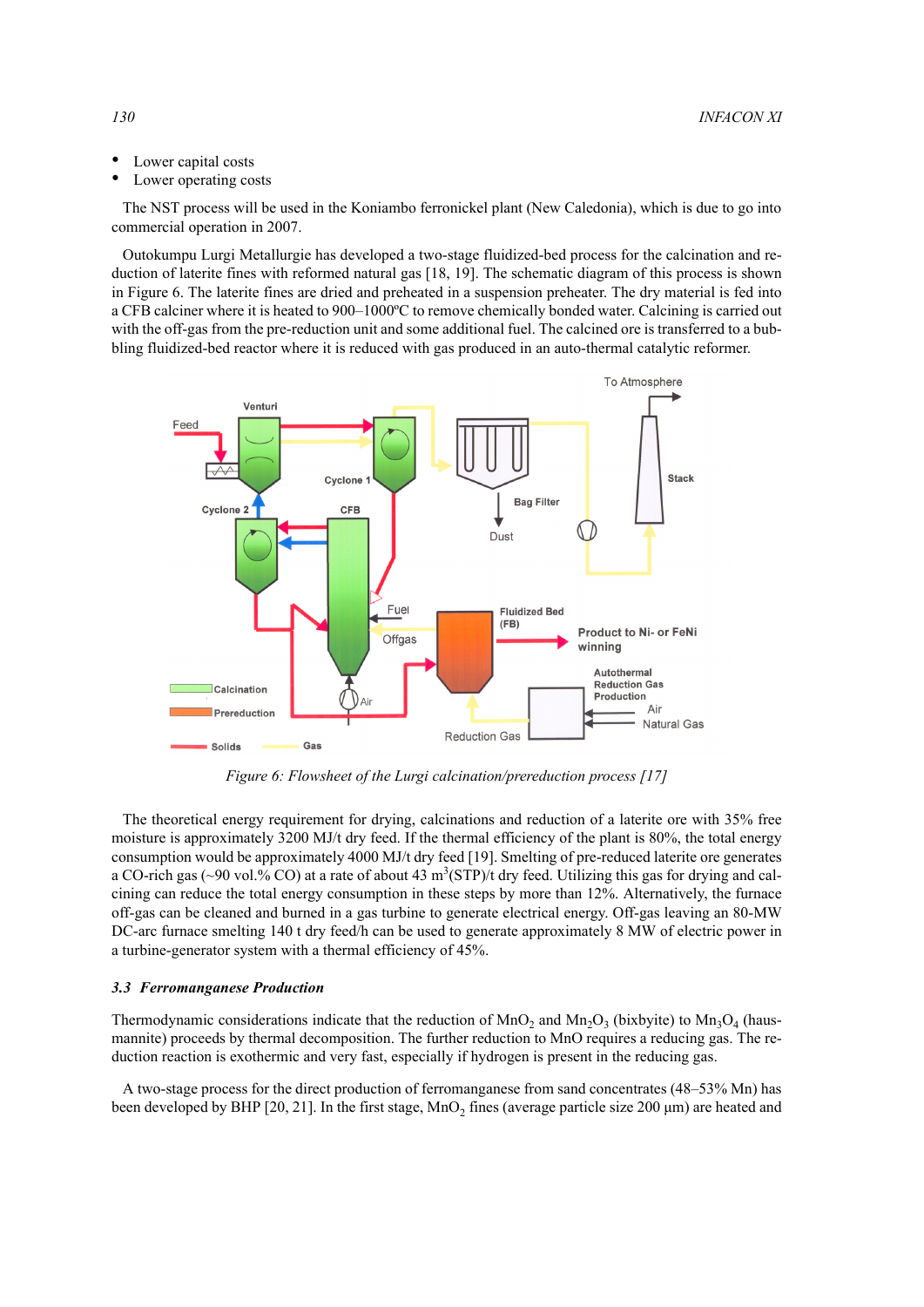pre-reduced in a bubbling fluidized bed. In the second stage, pre-reduced ore is smelted in a DC-arc furnace with char or coal as reductant. Furnace off-gas from the smelting stage is used in the fluidized-bed reactor to reduce MnO2 to MnO. The degree of reduction exceeds 98%. Simultaneously, iron oxides in the concentrate are reduced to Fe<sub>3</sub>O<sub>4</sub> (magnetite), FeO (wűstite), or metallic iron, depending on the (CO+H<sub>2</sub>)/(CO<sub>2</sub>+H<sub>2</sub>O) ratio in the bed. The presence of quartz in the ore restricts the maximum operating temperature in the fluidizedbed reactor to 900ºC. At higher temperatures, the formation of molten silicates can lead to the agglomeration of ore and flux particles and their subsequent defluidization. The rapid release of energy in places where the ore meets the bed can produce local hot spots. Sufficient bed inventory and vigorous mixing are necessary to ensure the quick dissipation of released energy and to avoid the formation of liquid phases. The process offers improved thermal efficiencies and, therefore, savings in electrical energy; but, to our knowledge, its development has never moved beyond testing at pilot scale.

## **4. CONCLUSIONS**

The last several decades have seen a number of metallurgical processes adopting fluidized beds. Despite significant efforts put in their development, only a few applications have been implemented commercially. Fluidized beds combined with DC-arc furnaces make possible the treatment of fine ores without prior pelletization or briqueting. Both operations in the combination are high-intensity processes with relatively high specific capacities.

As the need in the ferroalloy industry to utilize fine ores and cheap reductants becomes more pressing, so fluidized beds offer a means for realizing the need. Not only do fluidized beds make possible the drying, calcining and pre-reduction of these feeds, they also do so more efficiently and with lower emissions. Pre-treatment step can use furnace off-gas as the energy source. Fine particles of chromite, nickel laterite and manganese ores are amenable to fluidization because they fall into groups B and A of Geldart's classification.

The cost of electrical energy is a considerable part of operating costs in the ferroalloy industry. Significant savings can be achieved if a portion of the electricity required in the furnace were to derive from the utilization of the furnace off-gas.

## **REFERENCES**

- [1] Adham, K. and Lee, C. 2004. "Process modelling of the fluidized systems used for charge preheating in energy efficient electric furnaces." *Can. Metall. Q.*, vol 43, pp. 67–74.
- [2] Daavittila, J., Honkaniemi, M. and Jokinen, P. 2004. "The transformation of ferrochromium smelting technologies during the last decades." In *INFACON X: Proceedings of the Tenth International Ferroalloys Congress*, pp. 432–442. Johannesburg: SAIMM.
- [3] Geldart, D. 1973. "Types of gas fluidization." *Powder Technol.* vol. 7, pp. 185–195.
- [4] Knowlton, T.M. 2002. "A review of catalytic fluidized-bed reactors in the chemical and petrochemical industries." *In* Luckos, A. and Den Hoed, P. (eds) *IFSA 2002, Industrial Fluidization South Africa,* pp. 3–31. Johannesburg: SAIMM.
- [5] Yerushalmi, J. and Cankurt, N.T. 1979. "Further studies of the regimes of fluidization." *Powder Technol.* vol. 24, pp. 187–205.
- [6] Schenk, J.L. 2006. "Application of fluidized bed technology for reduction of fine iron ore in ironmaking processes." In Winter, F. (ed) *19th International Conference on Fluidized Bed Combustion*. Vienna.
- [7] Peer, G. 2005. "FINMET<sup>®</sup> and FINEX<sup>®</sup>: Fluidized-bed applications for iron production." In Luckos, A. and Smit P. (eds) *IFSA 2005, Industrial Fluidization South Africa,* pp. 245–255. Johannesburg: SAIMM.
- [8] Elmquist, S.A., Weber, P. and Eichberger, H. 2002. "Operational results of the Circored fine ore direct reduction plant in Trinidad." *Stahl Eisen*, vol. 122, pp. 59–64.
- [9] Bonestell, J., Daavittila, J. and Orth, A. 2002. "Ferrochromium production with preheated charge." Presented at the *60th Electric Arc Furnace Conference*, San Antonio, TX, November 2002.